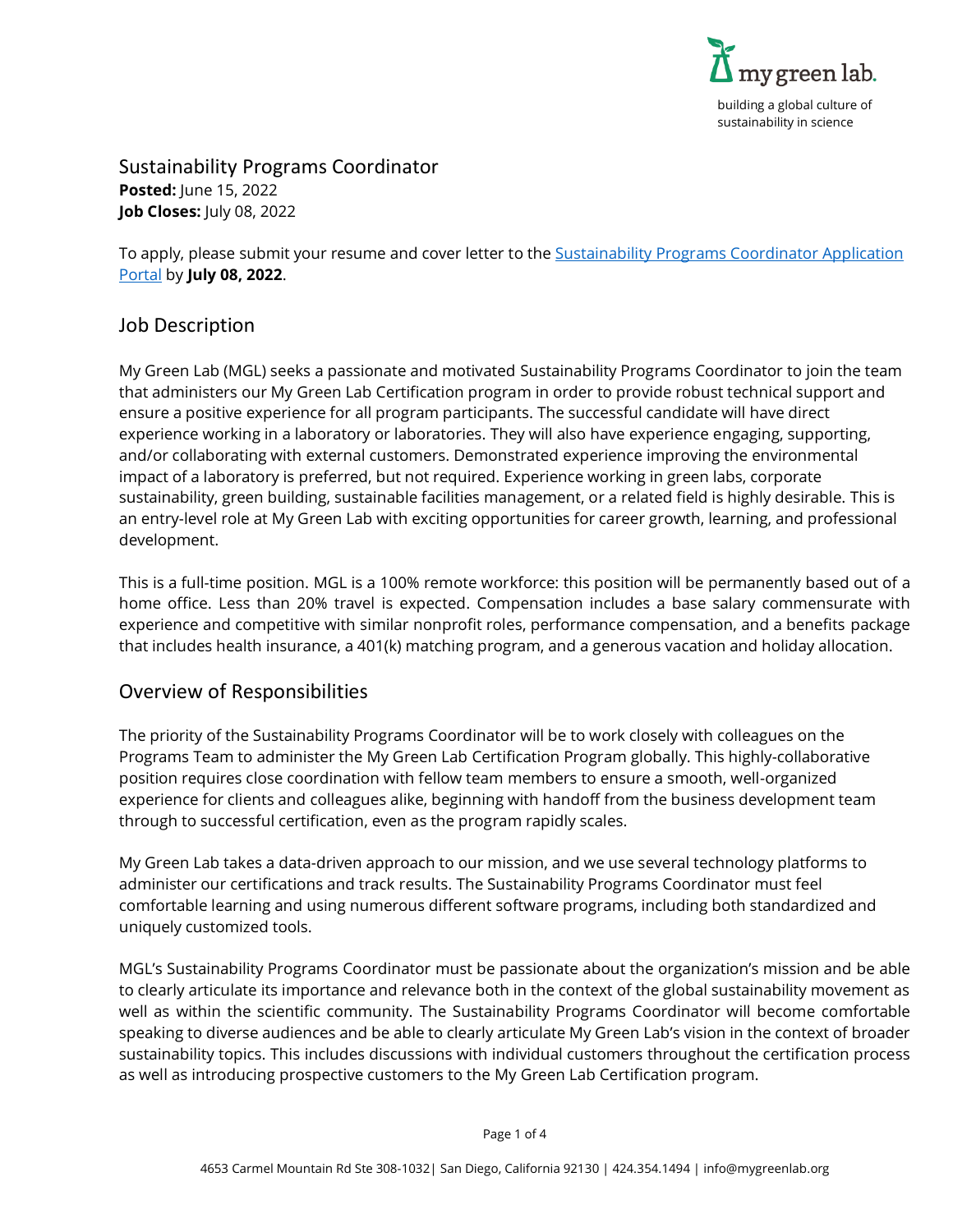

# My Green Lab Background

Laboratories represent enormous untapped potential for sustainability interventions. They discard over 12 billion pounds of plastic annually, and they consume 5-10 times more energy and water than office spaces. Worldwide, laboratories comprise an industry that is three times the size of the building products space and just over half the size of the automotive industry.

My Green Lab is a non-profit organization dedicated to reducing the environmental impact of laboratories by building a global culture of sustainability in science and directly engaging scientists and the teams of people who support them. Our members and supporters range from small laboratories to some of the science community's largest corporations and academic institutions. We develop standards, oversee their implementation, and inspire the many behavioral changes that are needed throughout the scientific community. In addition to motivating behavioral changes in and around the lab through easily and rapidly implementable tools with clear measurement and verification, we are also leading data-driven research into environmental health impacts and resource consumption.

Since our founding in 2013, MGL has grown from a grassroots effort to the most influential organization in the laboratory sustainability space. We are excited to invite an exceptional Sustainability Programs Coordinator to help us continue to grow our impact globally.

### Key Responsibilities

The key responsibilities of this position include, but are not limited to:

- **Direct program administration**: The ongoing client-facing effort will be the Sustainability Program Coordinator's primary responsibility. It will involve interfacing with clients to solicit information necessary for program participation; configuring systems and platforms to enable client participation; ensuring data integrity and tracking to proactively manage client engagement; fielding customer service inquiries and coordinating responses relating to program content as well as process and platform challenges; and resolving technical issues for clients.
- **Research and resource development**: the Programs Team frequently develops resources that advance the implementation of laboratory sustainability efforts and facilitate successful certification. The Sustainability Programs Coordinator will conduct research and collaborate with colleagues to produce high-quality and impactful public-facing guiding documents pertaining to specific topic areas within laboratory sustainability.
- **Process improvements**: My Green Lab strives for continuous improvement. The Sustainability Programs Coordinator will work with colleagues to identify and resolve inefficiencies pertaining to systems, platforms, or processes, and will carefully document these changes in our standard operating protocols to facilitate consistency in process across the team.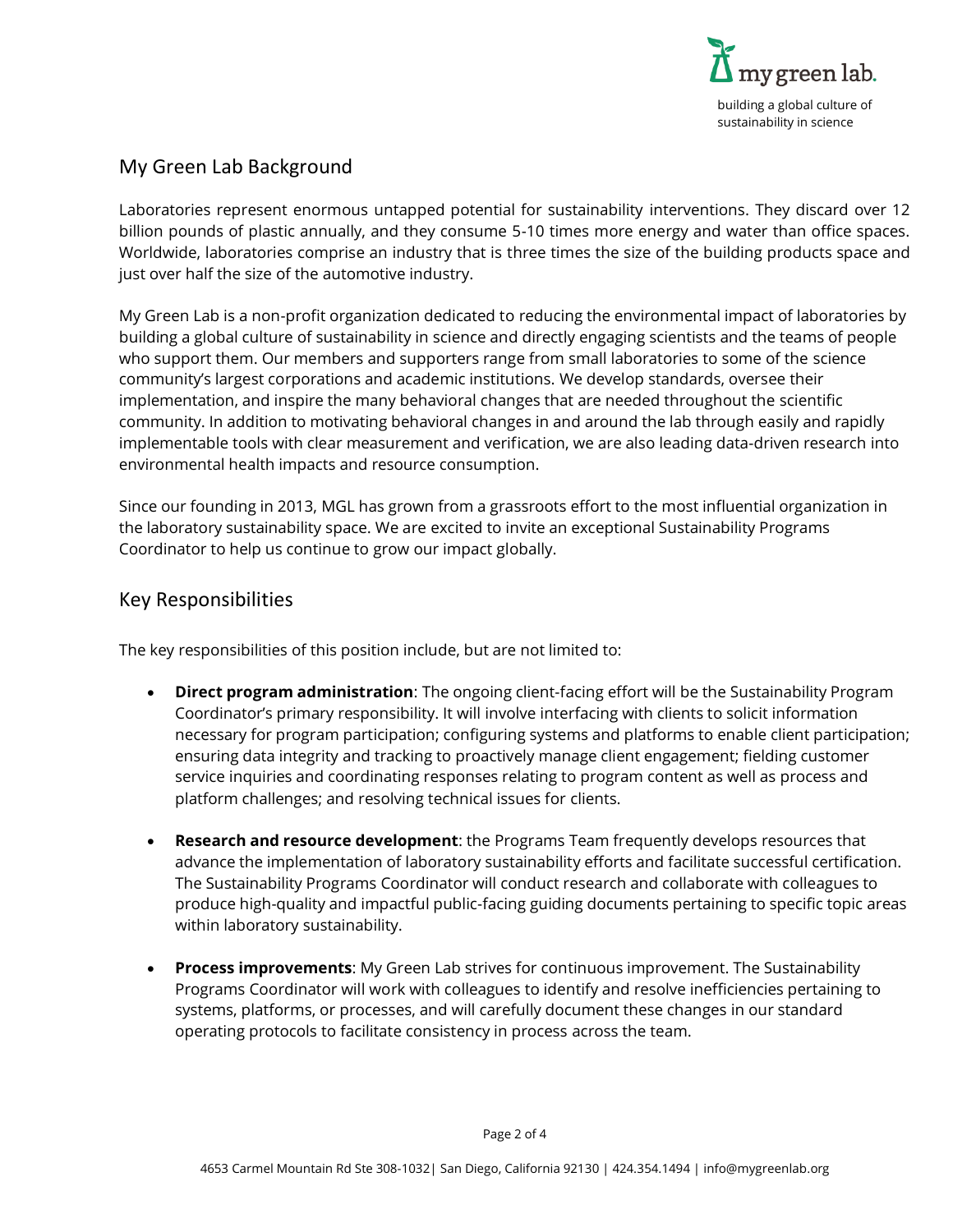

- **Technical support and customer success:** Ensure certification administration is well organized. Manage and meet day-to-day client expectations effectively. Support colleagues in the administration of individual laboratory certifications.
- **Special projects:** Skillfully contribute to special projects as necessary, including but not limited to public and private grants, education, presentation, and resource development, and research tasks.
- **Data integrity, tracking and reporting:** Routinely evaluate and analyze customer data to identify and resolve discrepancies. Regularly evaluate progress to goals and communicate findings to your team.

## Required Qualifications and Experience

- Demonstrated passion for sustainability in general and MGL's mission in particular
- Experience working in or adjacent to laboratory environments; in-depth understanding of laboratory function and performance
- High level of competency with the Microsoft Office 365 Suite
- Excellent written and verbal communication ability
- Demonstrated ability to work independently to achieve defined goals and outcomes; self-motivated
- Driven to share successes; a team player
- Experience proactively solving problems

# Preferred Qualifications and Experience

- Experience with Salesforce or a similar CRM
- Experience in an industry or industries pertinent to laboratory research
- Sustainability expertise (green labs, green buildings, corporate sustainability or similar)

My Green Lab is a fast-paced and dynamic work environment, so the ideal candidate will be a flexible selfstarter who embraces change and continuous improvement. The successful candidate will demonstrate interest in professional development and advancement within the role as they take on increased responsibility in line with the growth goals of the organization.